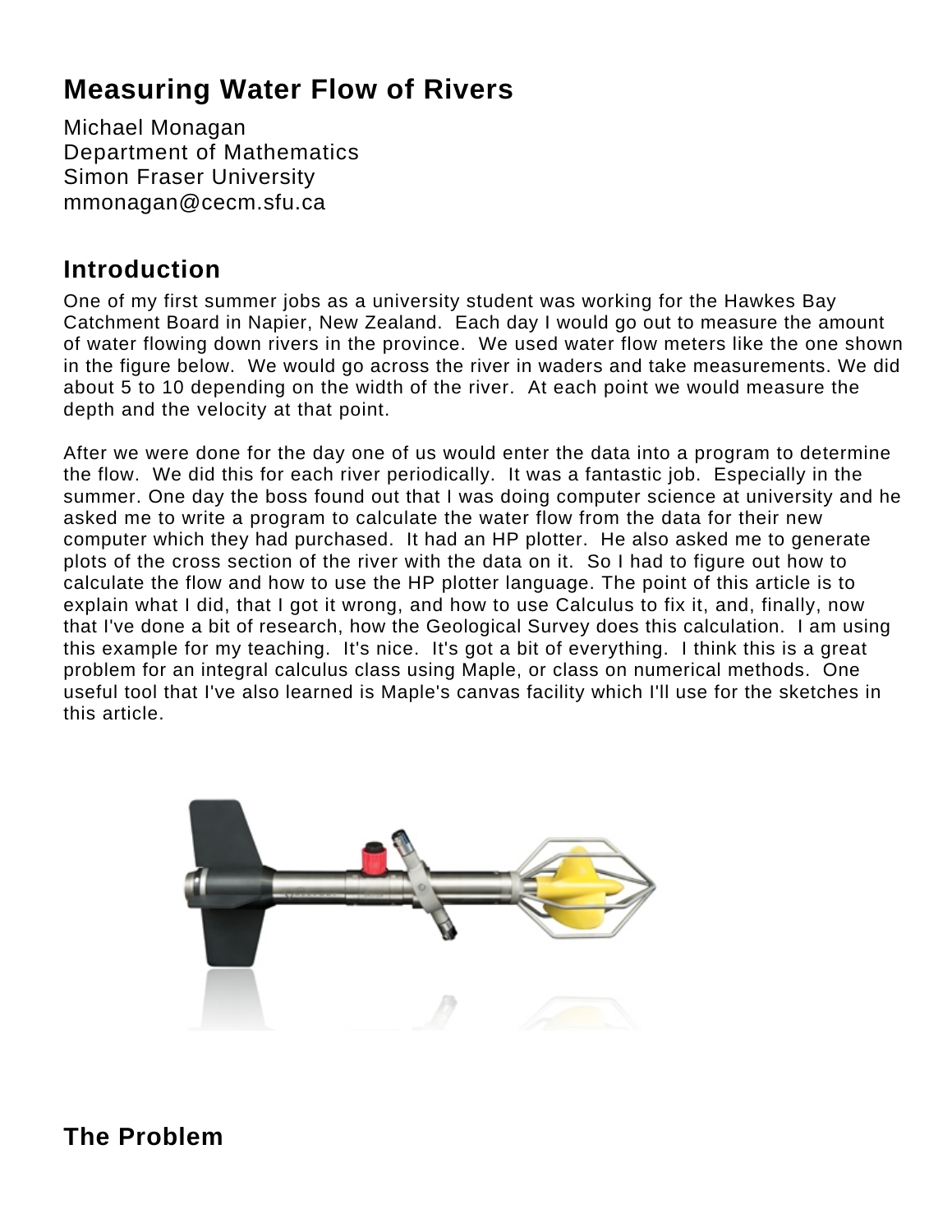Suppose we take n measurements (in meters) across the river at points  $L < x_1 < x_2 < ... < x_n < R$  where L and R are the left and right edges of the river. At each point  $x_i$  we measure the depth  $d_i$  in meters and the velocity  $v_i$  in meters per second. So the depth and velocity at  $L$  and  $R$  is zero.

Because water flows faster at the surface of a river than at the bottom, there are different methods for taking a velocity measurement. We used two. For depths less than 0.5 m, we measured the velocity at 60% below the surface. For greater depths we took two measurements, one 20% below the surface and one 20% above the bottom and used the average of the two. I don't know the theory behind that. Referring to the two point method, the article by Thomas J . Buchanan and William P. Somers at

http://pubs.usgs.gov/twri/twri3a8/html/toc.html

from Techniques of Water Resource Investigations of the United States Geological Survey says "This method is based on many studies of actual observation and on mathematical theory . Experience has shown that this method gives more consistent and accurate results than any of the other methods except the vertical velocity curve method. (See p. 31.)" The article suggests also a three point method where you take three velocity measurements  $v_1$ ,  $v_2$ , and  $v_3$  at depths 20%, 60% and 80% below the surface and use the weighted average  $0.25 \cdot v_1 + 0.5 \cdot v_2 + 0.25 \cdot v_3$ . Interesting.

So we will have some data like this which we can visualize like the figure below.

```
> 
restart;
 with(plots):
 xdata := [0,5,10,18,25,32,38,43,47,51];
 ddata := [0.0,0.2,0.3,0.3,0.4,0.5,0.6,0.5,0.3,0.0];
 vdata := [0.0,0.1,0.2,0.3,0.3,0.35,0.4,0.3,0.25,0.0];
 n := nops(xdata)-2;
                     xdata := [0, 5, 10, 18, 25, 32, 38, 43, 47, 51]ddata := [0, 0.2, 0.3, 0.3, 0.4, 0.5, 0.6, 0.5, 0.3, 0.]vdata := [0., 0.1, 0.2, 0.3, 0.3, 0.35, 0.4, 0.3, 0.25, 0.]n:=8> 
riverbed := plot( [seq( [xdata[i],-ddata[i]], i=1..n+2 )], style=line,
 color=blue ):
 readings := seq( plot( [[xdata[i],0], [xdata[i],-ddata[i]]], style=
 line ), i=1..n+2 ):
 for i to n do
      x := xdata[i+1];
      d := ddata[i+1];
      v := vdata[i+1];
      s := sprintf("%4.2f m/s",v);
      xplot[i] := textplot( [x,0,cat("x",i)], align=above );
      vplot[i] := textplot( [x,-(d+0.05),s], font=[HELVETICA,14] );
 od:
 xtickmarks := seq( xplot[i], i=1..n ):
 velocities := seq( vplot[i], i=1..n ):
```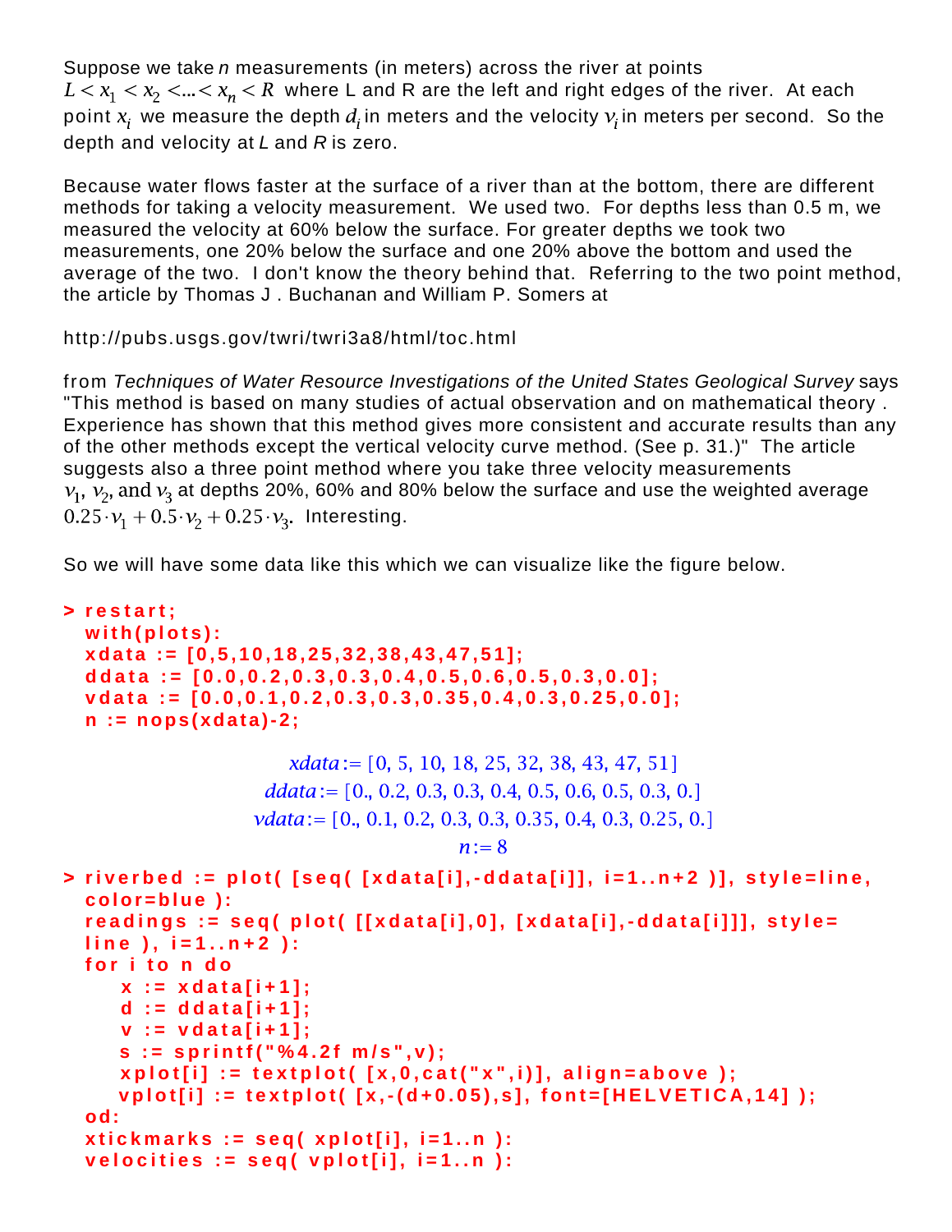

What do you see in this figure?

What I see is some trapezoids! Well, actually, I see trapeziums not trapezoids, because I'm from New Zealand. So I am thinking, for each section of the river, let's compute the flow on that section using

Flow = Area of section TIMES Average velocity of water in that section

We can approximate the area of each section as a trapezoid and approximate the average velocity on each section as the average of the two velocities on either side. Seems simple. In my program, let me use  $x_I$ ,  $d_I$ ,  $v_I$  to indicate the position, depth and velocity at the left of side of the section and  $x_R$ ,  $d_R$ ,  $v_R$  for the right side of the section.

```
> 
n := nops(xdata);
                                   n := 10> 
TotalFlow := 0:
 for i from 1 to n-1 do
      (xL, xR) := xdata[i], xdata[i+1];
     (dL, dR) := ddata[i], ddata[i+1];
      (vL, vR) := vdata[i], vdata[i+1];
     Area := (xR-xL) * (dL+dR)/2.0; # trapezoid
     Vel := (vL+vR)/2.0; # average velocity
     TotalFlow := TotalFlow + Area*Vel;
 od:
 TotalFlow;
```
#### 5.286250000

I believe that is what I programmed for the HP plotter. The only problem with this is that taking the average of the two velocities  $v_I$  and  $v_R$  is wrong! Let's focus on one section. I'll sketch this with the Canvas feature in Maple. And put in some numbers to make a point.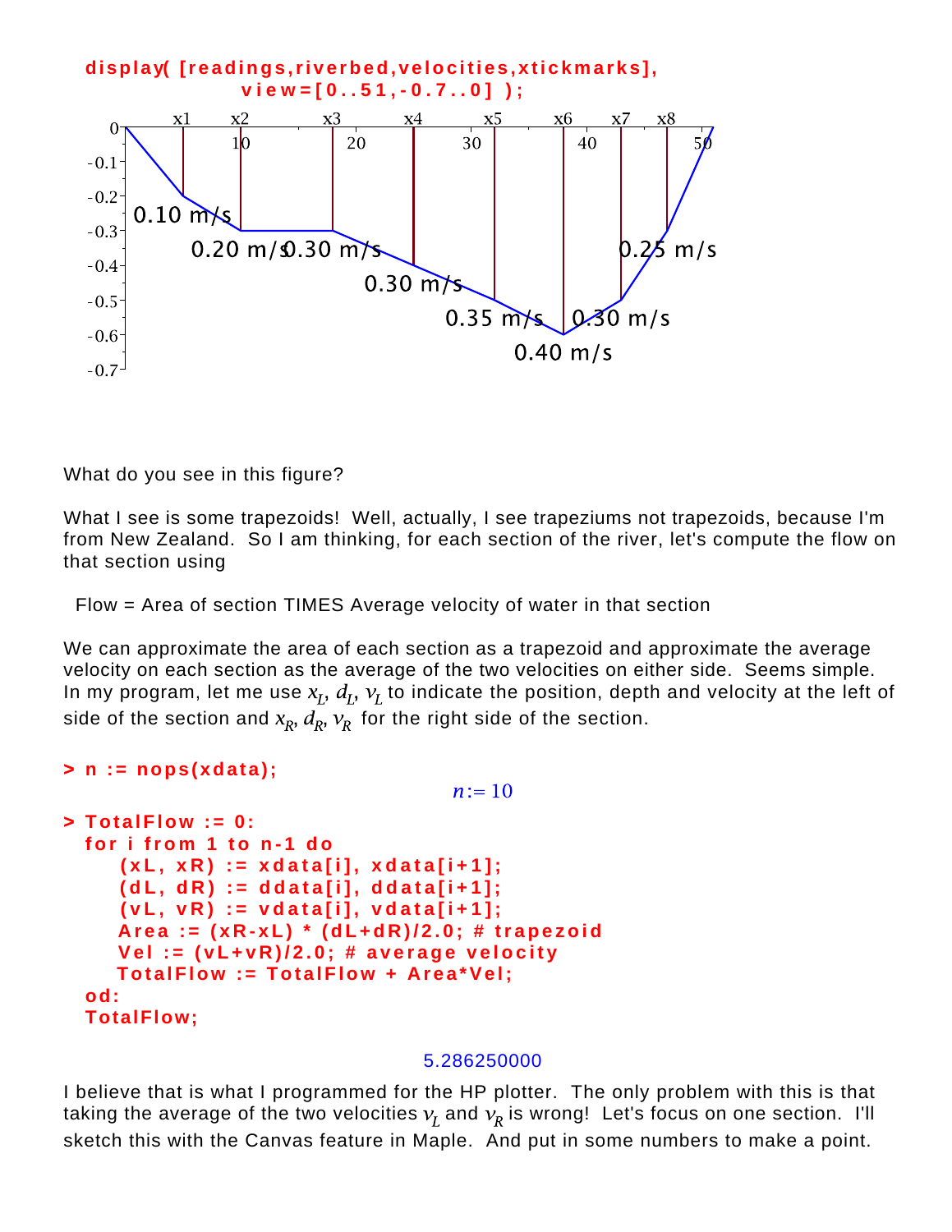

The canvas facility allows you to insert lines, arrows, rectangles, circles, ovals, text (with font control), mathematics and as I've used, the mouse to sketch and/or write. I like the yellow paper. I actually use that for my lecture notes!

So what is the average velocity of the water on that section? **It's NOT 0.3**  $m \cdot s^{-1}$  because the water is deeper on the right - there is more water flowing faster there. My first thought was oh, this is just a simple weighted average. We should take

Average Velocity = 
$$
\frac{d_L}{(d_L + d_R)} \cdot v_L + \frac{d_R}{(d_L + d_R)} \cdot v_R.
$$

But this is not right either. For suppose  $d<sub>r</sub> = 0$  m. Then we would get  $v<sub>R</sub>$  for the average velocity which is not right. Hmm.

### **Riemann Sums**

In a first course in integral calculus, we learn how to construct definite integrals as Riemann sums. Many instructors will also apply this to volumes of revolution. Shown in the figure I've divided the section up into subsections (the vertical lines). Each subsection is a little trapezoid. What is the velocity of the water in each little trapezoid and the area of each little trapezoid? Using linear interpolation to interpolate the velocity  $v(x)$  on the section, that is, for  $x_I \le x \le x_R$  we have

$$
v(x) = v_L + \frac{v_R - v_L}{x_R - x_L} \cdot (x - x_L)
$$

Similarly we can approximate the depth  $d(x)$  for  $x_1 \le x \le x_R$  by a straight line as shown in the figure

$$
d(x) = d_L + \frac{d_R - d_L}{x_R - x_L} \cdot (x - x_L)
$$

Now to approximate as a Riemann sum we take the depth at positions on the interval and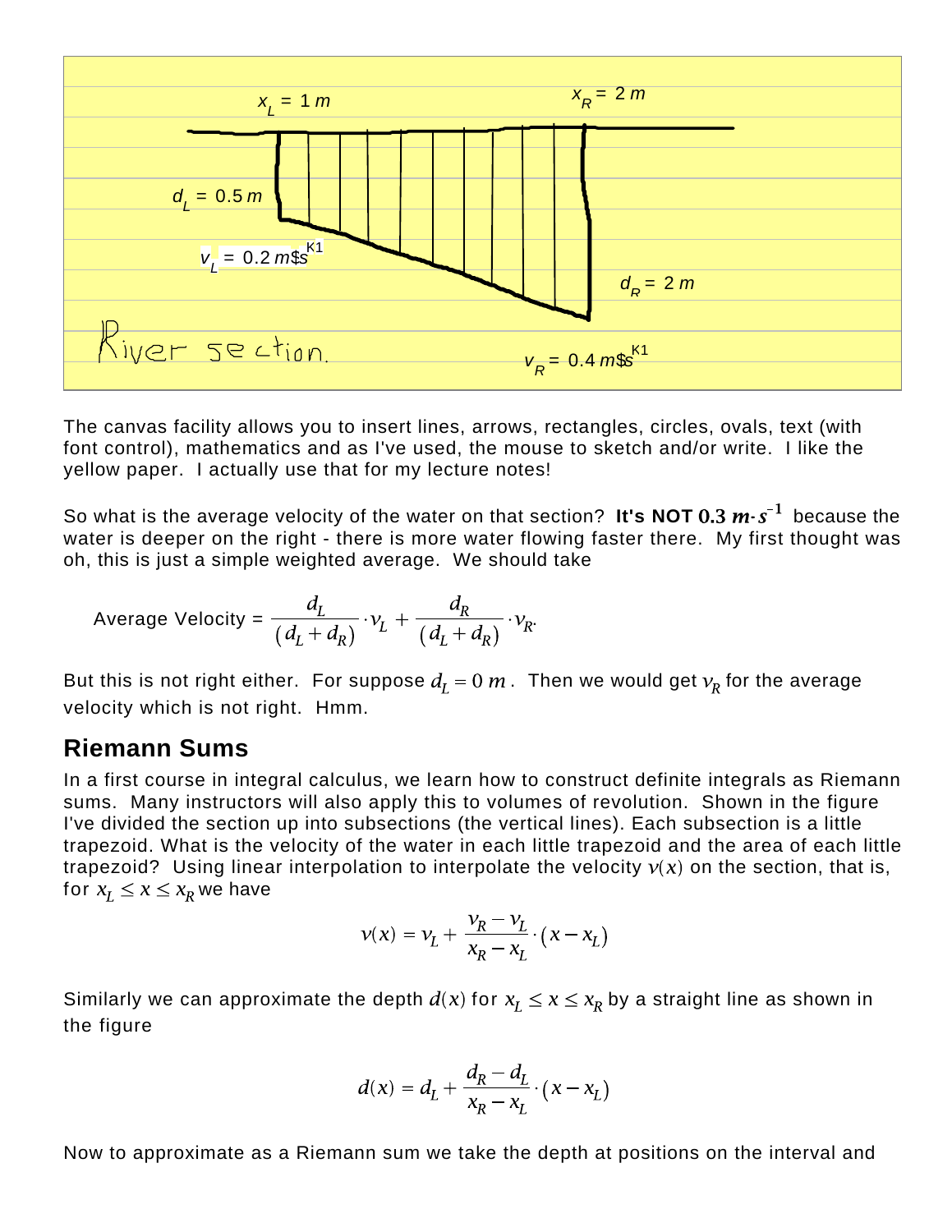multiply by the velocity at that position and the width of the interval. This is just the area of each subsection multiplied by a velocity. So this just the definite integral for the area,

 $Area = \int_{0}^{\infty} d(x) dx$ , but we are multiplying by velocity. Therefore the flow on the section is

given by

Flow = 
$$
\int_{x_L}^{x_R} v(x) \cdot d(x) dx
$$

This integral we can calculate in Maple:

**> x,xL,xR,dL,dR,vL,vR := 'x,xL,xR,dL,dR,vL,vR';** x, xL, xR, dL, dR, vL,  $vR := x$ , xL, xR, dL, dR, vL, vR **> v := vL + (vR-vL)/(xR-xL)\*(x-xL);**  $v := vL + \frac{(vR - vL) (x - xL)}{xR - xL}$ **> d := dL + (dR-dL)/(xR-xL)\*(x-xL);** The flow on this section is given by  $\int_{x}^{x_2} d(x) \cdot v(x) dx$ . **> Flow := factor( int( v\*d, x=xL..xR ) );**

Flow: 
$$
= -\frac{1}{6} (xL - xR) (2 dL vL + dL vR + dR vL + 2 dR vR)
$$

To understand this formula as a weighted average of  $v_I$  and  $v_R$  let's collect in those variables:

$$
\text{[xR-xL]} \cdot \text{collect} \left( \text{Flow} / (\text{xR-xL}), \text{[vL,vR]}, \text{simplify} \right);
$$
\n
$$
(\text{xR-xL}) \left( \left( \frac{1}{3} dL + \frac{1}{6} dR \right) \text{vL} + \left( \frac{1}{6} dL + \frac{1}{3} dR \right) \text{vR} \right)
$$

Now we can calculate the Average Velocity =  $Flow / Area$ :

**> Area := (xR-xL)\*(dR+dL)/2; > AveVel := collect( simplify(Flow/Area), [vL,vR] );** 

$$
PQVel := \frac{1}{3} \frac{1}{dL + dR} + \frac{1}{3} \frac{1}{dL + dR}
$$

Expressed this in this way, it helps me see how the terms contribute to the average. I could not figure out how to do this transformation using Maple.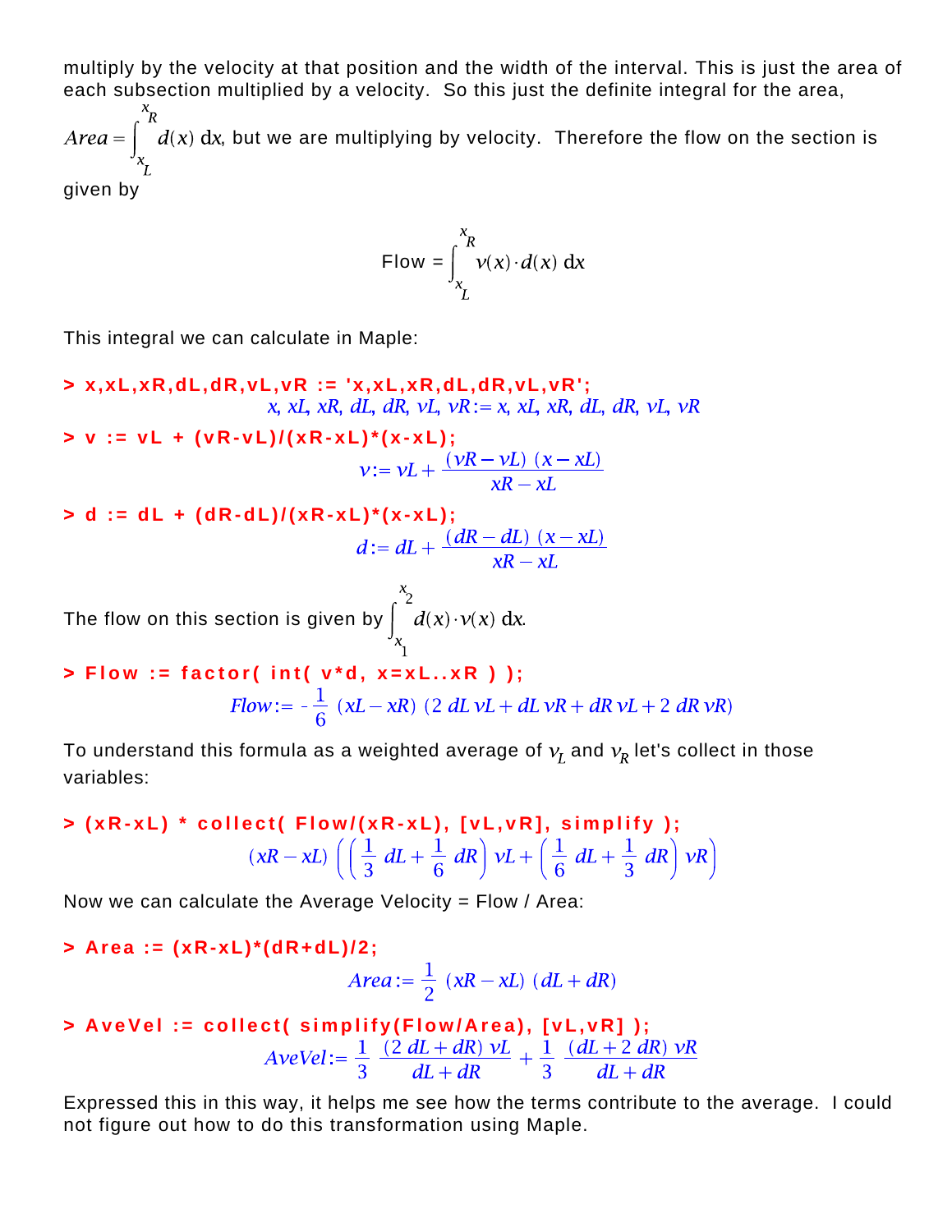**> 'AveVel' = 1/3\*v1 + 1/3\*v2 + d1/(d1+d2)\*v1/3 + d2/(d1+d2)\*v2/3;**

So let's apply it and see if how much difference it makes.

```
> 
xdata := [0,5,10,18,25,32,38,43,47,51];
 ddata := [0.0,0.2,0.3,0.3,0.4,0.5,0.6,0.5,0.3,0.0];
 vdata := [0.0,0.1,0.2,0.3,0.3,0.35,0.4,0.3,0.25,0.0];
                     xdata := [0, 5, 10, 18, 25, 32, 38, 43, 47, 51]ddata := [0, 0.2, 0.3, 0.3, 0.4, 0.5, 0.6, 0.5, 0.3, 0.]vdata := [0., 0.1, 0.2, 0.3, 0.3, 0.35, 0.4, 0.3, 0.25, 0.]> 
n := nops(xdata);
 TotalFlow := 0:
 for i from 1 to n-1 do
      (xL, xR) := xdata[i], xdata[i+1];
      (dL, dR) := ddata[i], ddata[i+1];
      (vL, vR) := vdata[i], vdata[i+1];
      Area := (xR-xL) * (dL+dR)/2.0; # trapezoid
     AveVel := vL/3+vR/3 + (vL*dL+vR*dR)/(dL+dR)/3; # average velocity
     TotalFlow := TotalFlow + Area*AveVel;
 od:
 TotalFlow;
```
10

5.336666667

```
> 
Error := (5.3367-5.28625)/5.28625;
```
.95%

Another useful feature that I found in Maple is the numeric formatting features. If you right click on a number the context menu shows the option "Numeric Formatting". You can select from the following.

- none 3851.9264
- fixed (2 decimal places) 3851.93
- currency \$3,851.93 with control on how negative numbers are displayed e.g. (\$3,851.93)
- percentage 385192.64%
- scientific  $3.85 \times 10^3$
- engineering  $3.85 \times 10^3$  with control on the number of digits

So on this example, the difference in the two approximations is 0.95 %. I suppose measurement errors might be more than 1% so this is not such a big deal.

In reflecting on this, if the river has a normal shape, so deeper in the middle, and if the river flows faster in the middle, then using the average of the two velocities  $v_I$  and  $v_R$  will

underestimate the flow. In this example it's about 1%. I wonder, what is maximum difference between the two methods? That sounds like a good calculus exercise.

## **The MidPoint Rule**

After I had done this I was thinking about numerical integration methods and I recalled that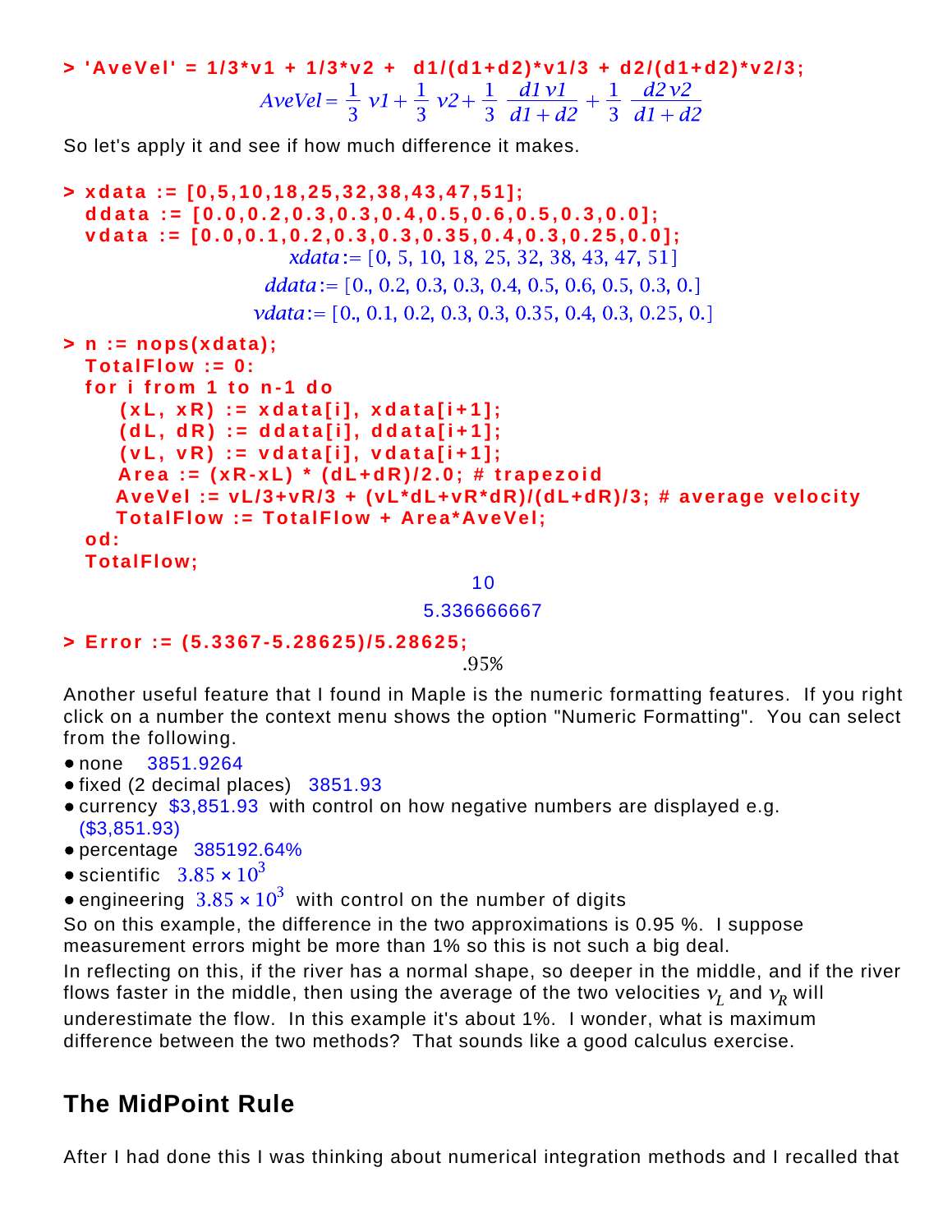the Midpoint Rule is more accurate than the Trapezoidal Rule. The Stewart Calculus text says the error is half the error of the Trapezoidal Rule. Maybe we should be applying the Midpoint Rule to the river measurements? Let's replot the river using the midpoint rule. Actually, any kind of drawing like this may involve quite a bit of "fiddly programming". So I'll do the sections using blue polygons for illustration. I'll use the polygon command from the plottools package.

### **> with(plottools);**

Lannulus, arc, arrow, circle, cone, cuboid, curve, cutin, cutout, cylinder, disk, dodecahedron, ellipse, ellipticArc, getdata, hemisphere, hexahedron, homothety, hyperbola, icosahedron, line, octahedron, parallelepiped, pieslice, point, polygon, prism, project, rectangle, reflect, rotate, scale, sector, semitorus, sphere, stellate, tetrahedron, torus, transform, translate



#### Well, theMidpoint Rule is what the article at

http://pubs.usgs.gov/twri/twri3a8/html/toc.html

says the Geological Survey uses. This is the ``other'' solution I referred to in the introduction. But it too is inaccurate. For it too, by using the velocity at the middle of the